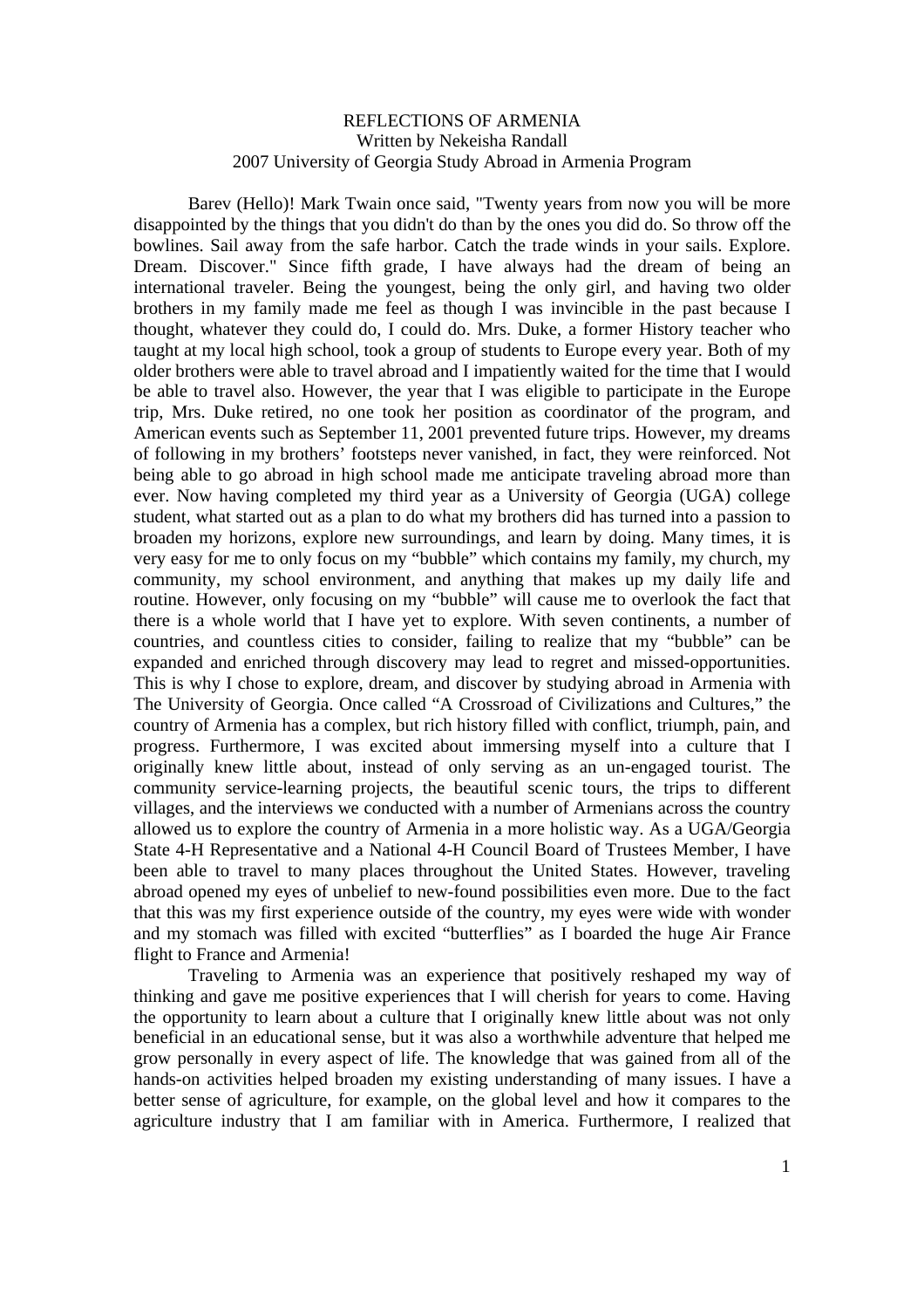agriculture is one aspect that is embraced and needed by every country, no matter how the economy is structured. For me, hearing about how a Peace Corp volunteer's host father, in the Khor Virap village, had to teach himself how to be a farmer after being a bus driver for at least twenty years due to economic changes, re-emphasized the importance and long-term legacy of agriculture. Organizations such as the Armenia Tree Project (ATP) express how agriculture does not just serve as a means of revenue, but it is mankind's foundation for survival. Each country depends on food production and needs must be met even if it is done in a variety of ways. I learned that even though Armenia has small-scale agriculture and depends on farming and labor more than America does, even in countries that are separated by an ocean, there are still some agricultural and health issues that are similar. Overall, I realized more and more that no matter how the concept of agriculture changes or how it affects certain countries in different ways, it has and will always be the guiding concept to sustaining people, nature, economies, and cultures.

Since the early foundations of its culture thousands of years ago, Armenia has seen many, many changes. However, in the midst of various changes, the culture has done everything possible to hold on to what makes its native traditions and overall culture unique. Due to the fact that removing the acknowledgment and national identity of Armenians has been the focus of past events, it was very inspiring to witness the way citizens cherish a number of life's aspects that help them remember who they are, where they have come from, and what they hope to accomplish in the future. I realized that although Armenian food is filled with traditional dishes, events including voluntary or forced migration, such as the 1915 Armenian Genocide, introduced other types of food that are generally known to belong to other countries such as the Republic of Georgia, Turkey, and Azerbaijan. Visiting the Genocide Memorial was a very reflective and inspirational experience that re-emphasized just how Armenia strives to be strong and determined in spite of events that were designed to hinder the progression of the country. In spite of changes, one factor that seems to be cherished and preserved in the Armenian culture is the significance and distinctiveness of food. Even though I was told that Armenian food was delicious before traveling to the country, I still was unsure about what to expect. Experiencing new things, such as food, comes with the opportunity of studying abroad and enhances how much you actually learn about a country and its customs. To say the least, I was very pleasantly surprised! Pastries, lavash (Armenian bread), fruit and vegetable preserves, *khorovats* (barbeque), pancakes, and *kyababs* were among my favorites! I observed that there is no need to "super-size" restaurant meals because the portion sizes presented in Yerevan, the capital of Armenia, are large, and are sometimes less expensive in comparison to large restaurant meals that may be eaten in America. Armenia seems to have a collection of historic and native cuisines that nations like the United States may not have because of its size and large-scale diversity. I learned that climate and sun exposure help make Armenian agricultural products ecologically clean and delicious. Armenia's continental climate features dry, hot summers, which are perfect for growing fruit items such as grapes because the sun exposure helps them gain the flavor they need to benefit Armenia's well-known fruit and wine industry. From the Yerevan State University Foreign Guest House, which is where our group stayed, to the different villages we were able to visit, the whole University of Georgia group encountered sincere hospitality in many places around Yerevan and especially in the rural villages on the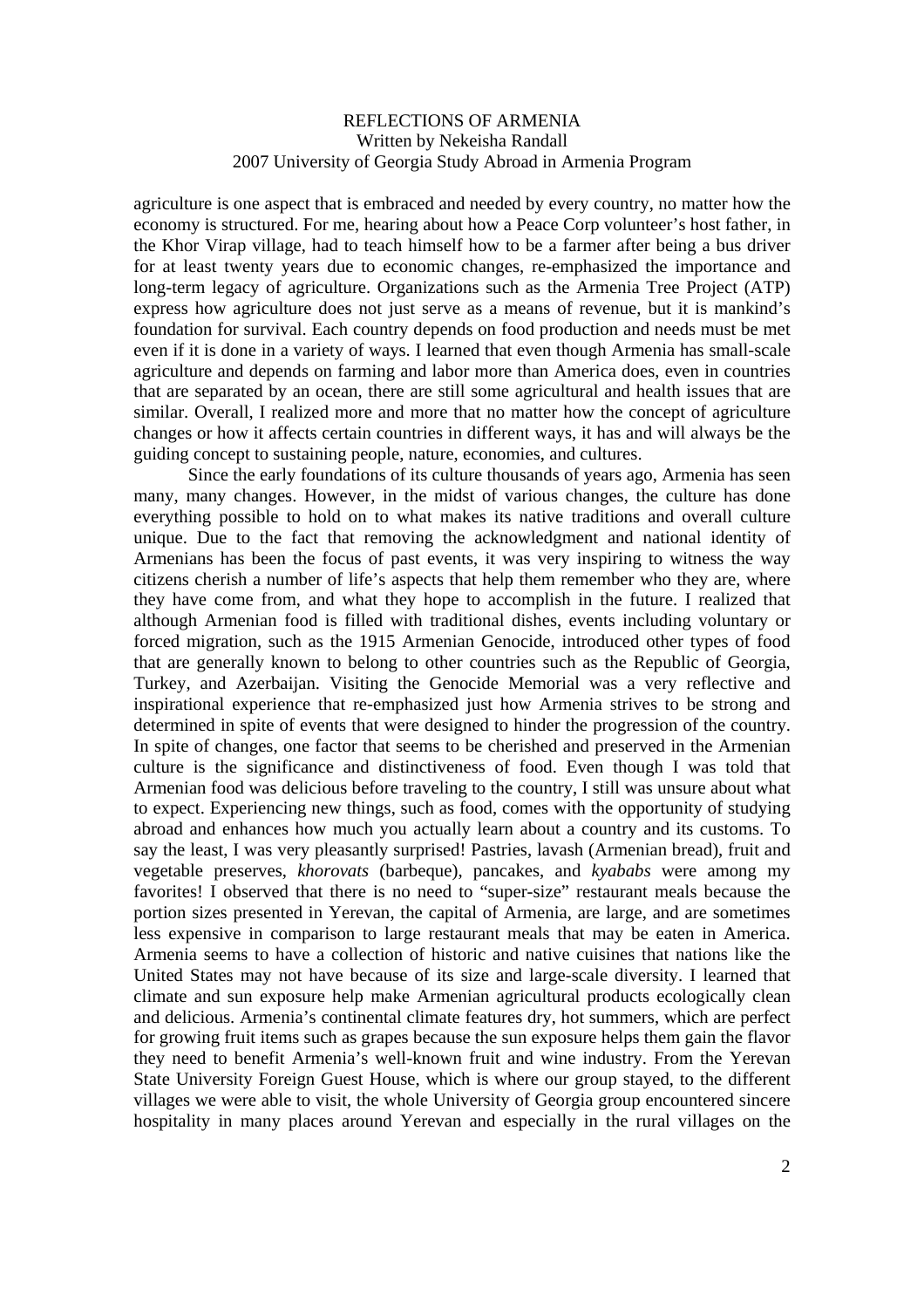outskirts of the city, where people showed their appreciation and gratitude toward us through offerings of traditional Armenian food. Although some may be concerned about Armenia inevitably neglecting bits and pieces of its traditional cuisine due to modernization, I think Armenia will strive to maintain the uniqueness and individuality that is expressed in its meals. It was also interesting to learn about and witness first-hand the agro-tourism initiatives are also being implemented by local wineries and other businesses in order to attract more revenue, interest, and growth. With approximately 8,000,000 Armenians living outside the country, I learned that Armenia shares its culture, such as its cuisine, with America and many other countries by way of its Diaspora. As the size of the Armenian Diaspora grows larger each year, so does the spreading of Armenian tradition. I found it very interesting to learn more about America's relationship with Armenia and about what the Diaspora has been able to accomplish politically and socially, in America alone.

Two of my University of Georgia research papers were written about Armenia's food consumption patterns in comparison to America's food consumption and the past and present condition of the educational system in Armenia. In addition to eating great food, visiting hospitable people, and experiencing Armenia both in the city and in the villages, it was also very interesting to learn about the past and present structure of the educational system from Arshaluys Tarverdyan, Rector of the State Agrarian University of Armenia. Our group learned a lot about the current United Nations Millennium Development Goals from the United Nations Information Center. It was equally exciting to learn how CARD, the Center for Agribusiness and Rural Development, has initiated educational rural youth and adult leadership programs that teach leadership, responsibility, citizenship, and life skills in different Armenian villages.

Each nation has its share of economic, social, educational, and political challenges and we learned about the challenges that are present in Armenia. However, there is surprising and rapid growth in the country, specifically in Yerevan. As we learned about Armenia's origin and Soviet past, this particular trip incorporated the country's history, present, and future as we discussed issues such as the Nagorno-Karabakh situation while also witnessing Yerevan go from "a city of standing cranes to a city of moving cranes." Just by observing the many construction sites throughout the city of Yerevan, one can see that certain parts of Armenia are rapidly developing and are becoming urbanized. It was very interesting to view the contrast of Yerevan's development compared to the conditions of surrounding villages. However, with the help of various programs, it seems that improvement in rural Armenia is being made slowly, but surely. Money for more development and improvement in the rural areas and in the agricultural industry is available, but if it is not used properly, then the rural situation will continue to remain the same or worsen. It seems as if the Foreign Agricultural Service (FAS), the Armenia World Bank, the Center for Agribusiness and Rural Development (CARD), the United States Agency for International Development (USAID), the International Center for Agribusiness Research and Education (ICARE) Foundation, the Agribusiness Teaching Center (ATC), and the United States Embassy are a part of various initiatives that focus on the continued betterment of Armenia. It is vital to effectively communicate the mission, ideas, and results of these particular initiatives directly to the citizens of Armenia. For these and other establishments, it is important to continue informing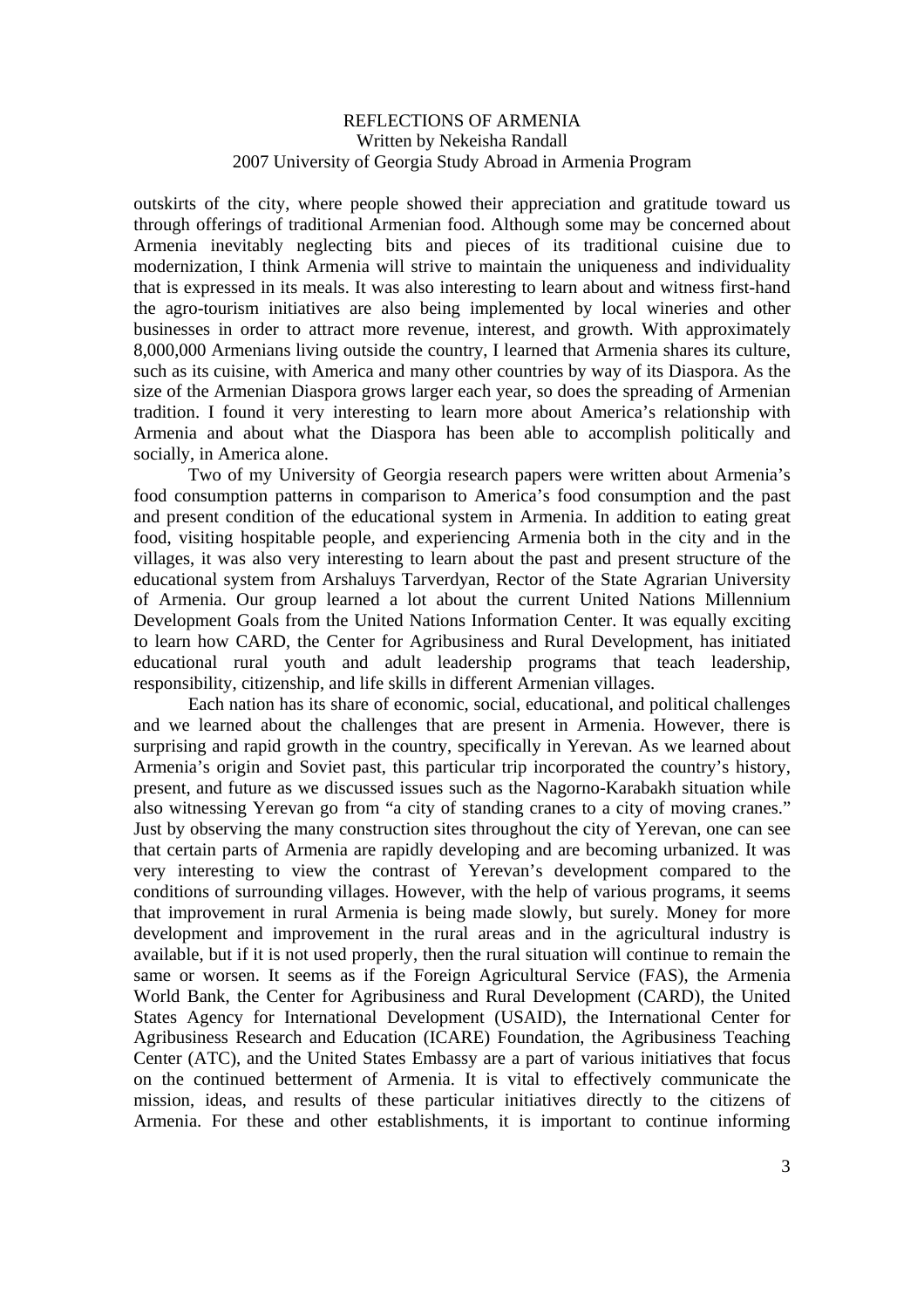Armenians of the purpose of these organizations and inviting citizens to take part in the positive changes that want to be made.

I thoroughly enjoyed the structure of the study abroad program because once we meet with an Armenian business or organization, we were able to travel to different sites to see what type of work was being put into action such as what was being accomplished on the United States Department of Agriculture (USDA) project sites in the Noyemberyan village. I gained so much more knowledge and information about Armenia and the overall importance of trees from the Armenia Tree Project, which has been working to plant and restore over 1,500,000 trees in the Caucasus region since 1994 in order to end the consequences that the lack of trees can bring. To say the least, I thoroughly enjoyed traveling to the Spitak Village to visit a sustainable Women's Union project initiated by the United Nations Development Program (UNDP) that will continue to benefit the village in the future. I also enjoyed being able to experience Armenia with the seven other study abroad students who were from Georgia, New York, New Jersey, Minnesota, and Texas. We had a great time traveling with and learning from our fearless leaders: Dr. Glenn Ames (Director of the Armenia Study Abroad Program and Director of the UGA Office of International Public Service and Outreach), Vahe Heboyan (Armenia Study Abroad Program Co-director), and Liana Babayan (Armenia Study Abroad Program Assistant). Along with the other students, I benefited from visiting city and village canneries, cheese factories, goat farms, museums, project sites, and cherished Armenian churches such as Etchmiadzin, Noravank, and Zvartnots. In the Khor Virap monastery, our group was able to climb down the steep, slippery ladder that led into the dungeon in which St. Gregory the Illuminator was held for preaching Christianity to Armenians and for refusing to worship pagan idols in 287 A.D. In addition to visiting a school and an orphanage, it was also a pleasure to meet and work alongside the Haroyan family who will soon be moving into the Armenia Habitat for Humanity home that our group had the honor of helping to build. The family was so grateful and it was amazing to see how much our group accomplished through teamwork. Serving as a member of the Habitat for Humanity organization in my home-town and in the Habitat organization that is in operation at The University of Georgia, it was exciting for me to see that Armenia's Habitat for Humanity was very similar to America's Habitat organization. I was thrilled at the opportunity to help a family while in Armenia because it allowed me to give service to a community and a country that provided me with a great study abroad experience.

Needless to say, I thoroughly enjoyed participating in extracurricular activities such as meeting students from Armenia and the Republic of Georgia at the annual Agribusiness Teaching Center (ATC) picnic, trying native Armenian dishes at a variety of restaurants, learning how to make home-made lavash, exploring Armenian's beautiful countryside, making it to the top of the Cascades, attending an Armenian Philharmonic Orchestra Concert at the Opera House, and viewing the historic statues and fountains that grace Yerevan. I took over 500 memorable pictures during my stay in Armenia! Several of my pictures are of Mount Ararat, where Noah landed after the great flood in the Bible's book of Genesis, chapter eight and verse four. We learned about Armenia being the first nation to adopt Christianity as its state religion and it was incredible to be surrounded by the significance and importance of Mount Ararat. Armenia's mountainous scenery was so spectacular! Our group even saw a once-active volcano and how its lava had shaped some